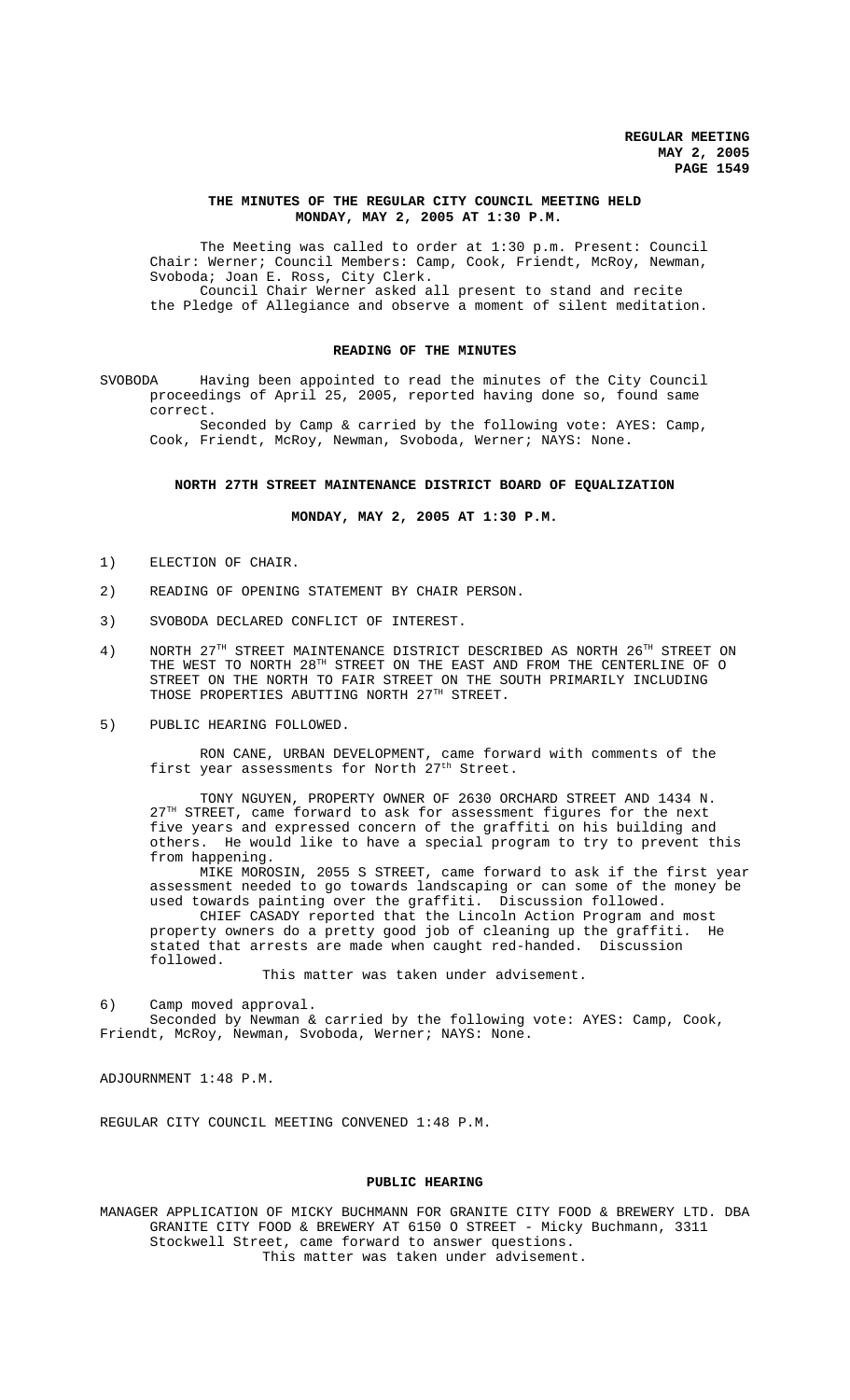CHANGE OF ZONE 04062 - AMENDING TITLE 27 OF THE LINCOLN MUNICIPAL CODE RELATING TO ZONING BY ADDING A NEW SECTION NUMBERED 27.03.053 TO PROVIDE A DEFINITION FOR "ALTERNATIVE TO IMPRISONMENT FACILITY"; BY ADDING A NEW SECTION NUMBERED 27.03.153 TO PROVIDE A DEFINITION FOR "CHILDREN'S HOME"; BY ADDING A NEW SECTION NUMBERED 27.03.165 TO PROVIDE A DEFINITION FOR DISABILITY OR HANDICAP; AMENDING SECTION 27.03.300 TO REVISE THE DEFINITION OF "GROUP HOME"; BY AMENDING SECTION 27.03.310 TO REVISE THE DEFINITION OF "HEALTH CARE FACILITY"; BY AMENDING SECTIONS 27.09.040, 27.11.040, 27.13.040, 27.15.040, 27.17.040, 27.19.040, 27.21.040, 27.23.040, AND 27.24.040 TO ALLOW ALTERNATIVE TO IMPRISONMENT FACILITIES AND CHILDREN'S HOMES AS PERMITTED SPECIAL USES IN THE AGR AND R-1 THROUGH R-8 RESIDENTIAL DISTRICTS; BY ADDING A NEW SECTION NUMBERED 27.63.750 TO ADD ALTERNATIVE TO IMPRISONMENT FACILITY AS A PERMITTED SPECIAL USE; AND BY ADDING A NEW SECTION NUMBERED 27.63.760 TO ADD CHILDREN'S HOMES AS A PERMITTED SPECIAL USE. (IN CONNECTION W/05-48);

MISC. 05008 - AMENDING TITLE 1 OF THE LINCOLN MUNICIPAL CODE TO CREATE A NEW CHAPTER 1.28, REASONABLE ACCOMMODATION, RELATING TO PERSONS WITH DISABILITIES OR HANDICAPS SEEKING EQUAL ACCESS TO HOUSING UNDER THE REHABILITATION ACT, THE AMERICANS WITH DISABILITIES ACT, THE FEDERAL FAIR HOUSING AMENDMENTS ACT AND THE NEBRASKA FAIR HOUSING ACT. (IN CONNECTION W/05-47) - Gregg Czaplewski, Planning Dept., came forward to present the recommendations from the Group Home Task Force. Danny Walker, 427 E St., came forward with questions regarding

group homes. Mike Morosin, 2055 S St., came forward with questions about a security system for pedophiles and sexual predators in the group homes in neighborhoods.

Agnes Birch, 2328 A Street, Bel Air group home, stated the compensation for these facilities need to be administered more fairly according to the risk involved. At the present the same amount is given to low risk and high risk facilities. She suggested the Police Department be trained to deal with the mentally ill. Discussion followed.

This matter was taken under advisement.

COMPREHENSIVE PLAN AMENDMENT NO. 05002 - AMENDING THE MOBILITY AND

TRANSPORTATION ELEMENT OF THE 2025 LINCOLN-LANCASTER COUNTY COMPREHENSIVE PLAN BY UPGRADING EXISTING US HIGHWAY 77 TO FREEWAY STANDARDS FROM INTERSTATE 80 TO THE PLANNED SOUTH BELTWAY INTERCHANGE SOUTH OF SALTILLO ROAD - David Cary, Planning Department, came forward to give a background of the comprehensive plan process and requested that any reference to Yankee Hill Road be stricken. Discussion followed.

Rosina Paolini, 1850 Dakota, came forward representing the Lincoln Bicycle Club concerning the bicycle routes. Discussion followed.

Foster Collins, 2100 Calvert St., came forward representing the Friends of Wilderness Park and the Blue Stem Group with the Sierra Club. He came forward in opposition to including Rokeby Road and any study for any potential overpass of Highway 77.

Danny Walker, 437 E Street, came forward with questions about the wetlands in this area and he is in opposition to spending more money on bicycle trails at this time.

Richard Halvorsen, 6311 Inverness Road, came forward in opposition of this project at this time.

Tom McCormick, 1406 D Street, came forward in opposition to the Rokeby Road project and the Highway 77 overpass through Wilderness Park.

Robert Klein, 2200 N. 57<sup>th</sup> Street, came forward in support of new language that doesn't include Rokeby Road through Wilderness Park. This matter was taken under advisement.

#### **\*\* END OF PUBLIC HEARING \*\***

**MISCELLANEOUS BUSINESS - NONE**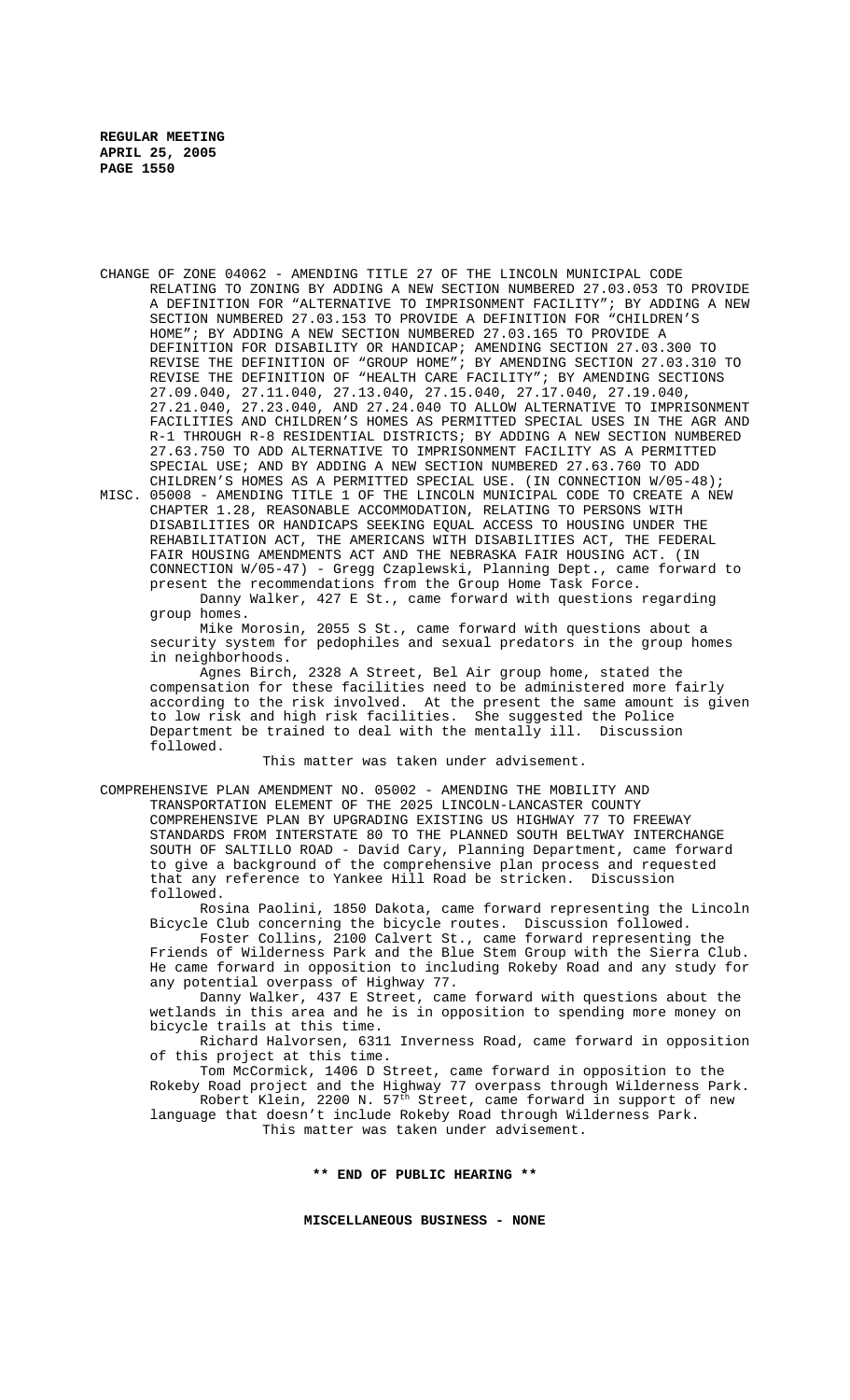# **COUNCIL ACTION**

#### **LIQUOR RESOLUTIONS**

MANAGER APPLICATION OF MICKY BUCHMANN FOR GRANITE CITY FOOD & BREWERY LTD. DBA GRANITE CITY FOOD & BREWERY AT 6150 O STREET - CLERK read the following resolution, introduced by Patte Newman, who moved its adoption for approval:<br>A-83300 WHEP

A-83300 WHEREAS, Granite City Food & Brewery Ltd. dba Granite City Food & Brewery located at 6150 O Street, Lincoln, Nebraska has been approved for a Retail Class "L" and "C" liquor license, and now requests that Micky Buchmann be named manager;

WHEREAS, Micky Buchmann appears to be a fit and proper person to manage said business.

NOW, THEREFORE, BE IT RESOLVED by the City Council of the City of Lincoln, Nebraska:

That after hearing duly had as required by law, consideration of the facts of this application, the Nebraska Liquor Control Act, and the pertinent City ordinances, the City Council recommends that Micky Buchmann be approved as manager of this business for said licensee. The City Clerk is directed to transmit a copy of this resolution to the Nebraska Liquor Control Commission.

Introduced by Patte Newman Seconded by Friendt & carried by the following vote: AYES: Camp, Cook, Friendt, McRoy, Newman, Svoboda, Werner; NAYS: None.

# ORDINANCES - 2<sup>ND</sup> READING

- CHANGE OF ZONE 04062 AMENDING TITLE 27 OF THE LINCOLN MUNICIPAL CODE RELATING TO ZONING BY ADDING A NEW SECTION NUMBERED 27.03.053 TO PROVIDE A DEFINITION FOR "ALTERNATIVE TO IMPRISONMENT FACILITY"; BY ADDING A NEW SECTION NUMBERED 27.03.153 TO PROVIDE A DEFINITION FOR "CHILDREN'S HOME"; BY ADDING A NEW SECTION NUMBERED 27.03.165 TO PROVIDE A DEFINITION FOR DISABILITY OR HANDICAP; AMENDING SECTION 27.03.300 TO REVISE THE DEFINITION OF "GROUP HOME"; BY AMENDING SECTION 27.03.310 TO REVISE THE DEFINITION OF "HEALTH CARE FACILITY"; BY AMENDING SECTIONS 27.09.040, 27.11.040, 27.13.040, 27.15.040, 27.17.040, 27.19.040, 27.21.040, 27.23.040, AND 27.24.040 TO ALLOW ALTERNATIVE TO IMPRISONMENT FACILITIES AND CHILDREN'S HOMES AS PERMITTED SPECIAL USES IN THE AGR AND R-1 THROUGH R-8 RESIDENTIAL DISTRICTS; BY ADDING A NEW SECTION NUMBERED 27.63.750 TO ADD ALTERNATIVE TO IMPRISONMENT FACILITY AS A PERMITTED SPECIAL USE; AND BY ADDING A NEW SECTION NUMBERED 27.63.760 TO ADD CHILDREN'S HOMES AS A PERMITTED SPECIAL USE (IN CONNECTION  $W/05-48$ ) CLERK read an ordinance, introduced by Ken Svoboda, amending Title 27 of the Lincoln Municipal Code relating to Zoning by adding a new section numbered 27.03.053 to provide a definition for "alternative to imprisonment facility"; by adding a new section numbered 27.03.153 to provide a definition for "children's home"; by adding a new section numbered 27.03.165 to provide a definition for disability or handicap; amending Section 27.03.300 to revise the definition of "group home"; by amending Section 27.03.310 to revise the definition of "health care facility"; by amending Sections 27.09.040, 27.11.040, 27.13.040, 27.15.040, 27.17.040, 27.19.040, 27.21.040, 27.23.040, and 27.24.040 to allow alternative to imprisonment facility as a permitted special use; by adding a new section numbered 27.63.760 to add children's homes as a permitted special use; and repealing Sections 27.03.300, 27.03.310, 27.09.040, 27.11.040, 27.13.040, 27.15.040, 27.17.040, 27.19.040, 27.21.040, 27.23.040, and 27.24.040 of the Lincoln Municipal Code as hitherto existing, the second time.
- MISC. 05008 AMENDING TITLE 1 OF THE LINCOLN MUNICIPAL CODE TO CREATE A NEW CHAPTER 1.28, REASONABLE ACCOMMODATION, RELATING TO PERSONS WITH DISABILITIES OR HANDICAPS SEEKING EQUAL ACCESS TO HOUSING UNDER THE REHABILITATION ACT, THE AMERICANS WITH DISABILITIES ACT, THE FEDERAL FAIR HOUSING AMENDMENTS ACT AND THE NEBRASKA FAIR HOUSING ACT (IN CONNECTION W/05-47) - CLERK read an ordinance, introduced by Ken Svoboda, amending Title 1 of the Lincoln Municipal Code to create a new Chapter 1.28, Reasonable Accommodation, the second time.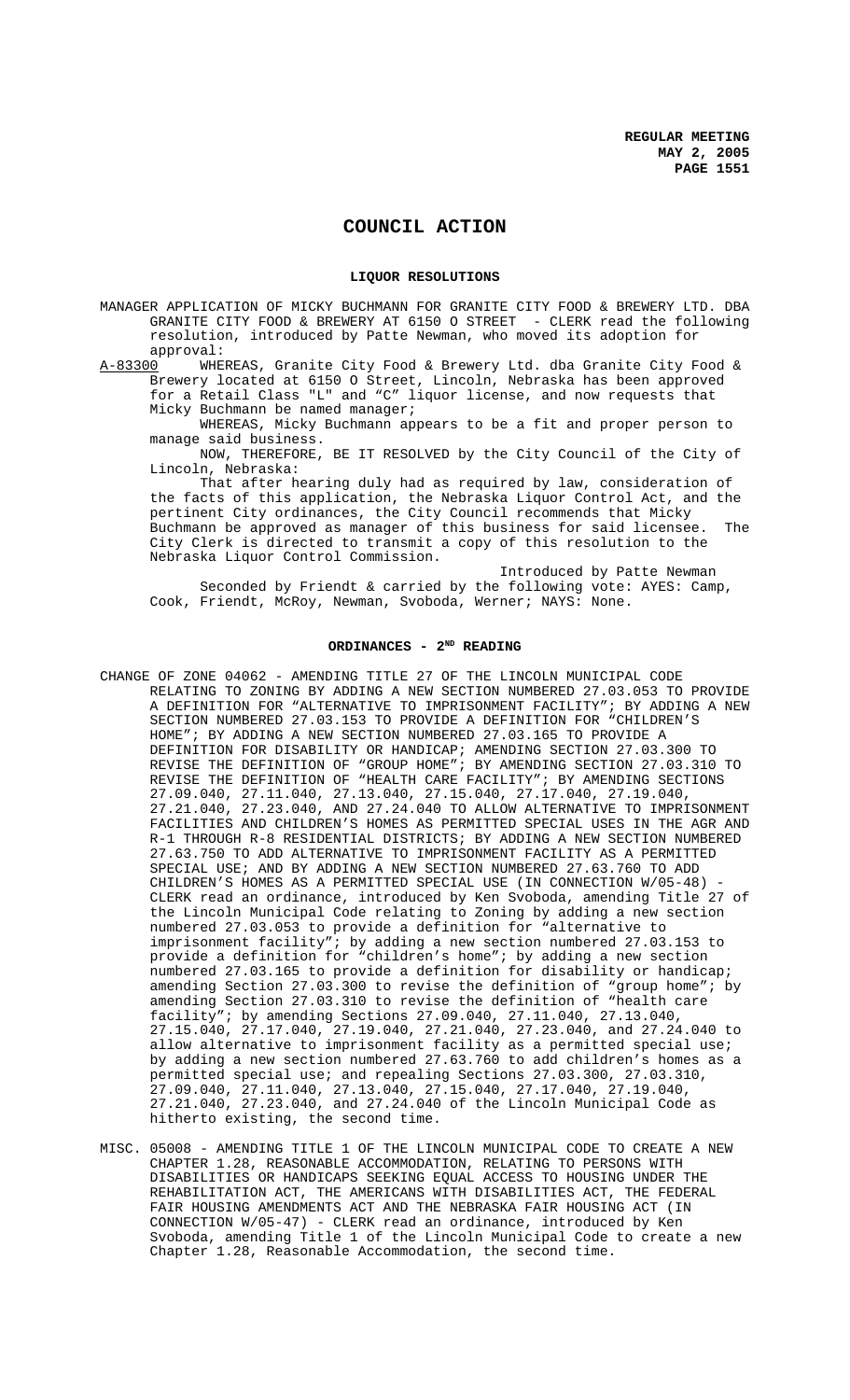CHANGE OF ZONE 05023 - APPLICATION OF RICHARD EVANS FOR A CHANGE OF ZONE FROM R-2 RESIDENTIAL DISTRICT TO R-3 RESIDENTIAL DISTRICT ON PROPERTY GENERALLY LOCATED AT THE NORTHWEST CORNER OF 64TH AND ORCHARD STREETS - CLERK read an ordinance, introduced by Ken Svoboda, amending the Lincoln Zoning District Maps attached to and made a part of Title 27 of the Lincoln Municipal Code, as provided by Section 27.05.020 of the Lincoln Municipal Code, by changing the boundaries of the districts established and shown thereon, the second time.

#### **RESOLUTIONS**

COMPREHENSIVE PLAN AMENDMENT NO. 05002 - AMENDING THE MOBILITY AND TRANSPORTATION ELEMENT OF THE 2025 LINCOLN-LANCASTER COUNTY COMPREHENSIVE PLAN BY UPGRADING EXISTING US HIGHWAY 77 TO FREEWAY STANDARDS FROM INTERSTATE 80 TO THE PLANNED SOUTH BELTWAY INTERCHANGE SOUTH OF SALTILLO ROAD. (4/18/05 - PUBLIC HEARING CON'T. W/ACTION IN 2 WKS TO 5/2/05)- PRIOR to reading:

COOK Moved to amend Bill No. 05R-79 on page 2, lines 6, 7 and 19, 20 by deleting "and Rokeby Road".

Seconded by McRoy & carried by the following vote: AYES: Camp, Cook, Friendt, McRoy, Newman, Werner; NAYS: Svoboda.

CLERK read the following resolution, introduced by Jon Camp, who moved its adoption:<br>A-83301 WHE

WHEREAS, the Planning Director has made application to amend the 2025 Lincoln-Lancaster County Comprehensive Plan to amend the Mobility and Transportation section to upgrade existing US Highway 77 to freeway standards from Interstate 80 to the planned South Beltway interchange south of Saltillo Road; to construct new interchanges at Pioneers Boulevard and Warlick Boulevard; and to close at-grade access crossings at Rokeby Road, Yankee Hill Road and Old Cheney Road; and

WHEREAS, the Lincoln City - Lancaster County Planning Commission has recommended approval of said proposed amendment.

NOW, THEREFORE, BE IT RESOLVED by the City Council of the City of Lincoln, Nebraska that the 2025 Lincoln-Lancaster County Comprehensive Plan be and the same is hereby amended in the following manner:

1. Amend the Future Conditions - Mobility and Transportation element of the Comprehensive Plan to update the status of the Nebraska Department of Roads' US-77 study by amending the text under Federal and State Improvements on page F106 to read as follows:

! *The Nebraska Department of Roads has completed study of portions of US Highway 77 as it passes through Lincoln. This study gave consideration to upgrading the facility to freeway status from its present classification as an expressway. This upgrade will require eliminating existing at-grade intersections. These intersections could be replaced with interchanges, overpasses, or the road connection could be eliminated all together with no crossing provided. Additional review and study will be conducted, as needed, at project development stage for the potential of adding an overpass at the intersections recommended for US-77 access closure. These intersections include Rokeby Road, Yankee Hill Road, and Old Cheney Road. This Comp. Plan Amendment shall in no way preclude future consideration of an overpass for Old Cheney Road over US-77 (West By-Pass), should future needs of the City of Lincoln and the County of Lancaster so justify. This Amendment shall also not absolve any government entity of its responsibility to participate in the funding of such Old Cheney overpass should one be constructed As part of the US-77/West Beltway project, study for a potential overpass at US-77 and Old Cheney Road, and Rokeby Road will be conducted as a joint State/County/City feasibility study, including a traffic analysis, a citizen participation element, an appropriate environments review, and will be started no later than one year prior to the contract letting of the West Bypass freeway upgrade. The study will comply with FHWA procedures for Federal Aid projects and will attempt to maintain an Old Cheney connection to 1st Street.*

2. Amend the Future Conditions - Mobility and Transportation element of the Comprehensive Plan to update the status of the Nebraska Department of Roads' US-77 study by amending the text under Proposed Studies on page F111 to read as follows: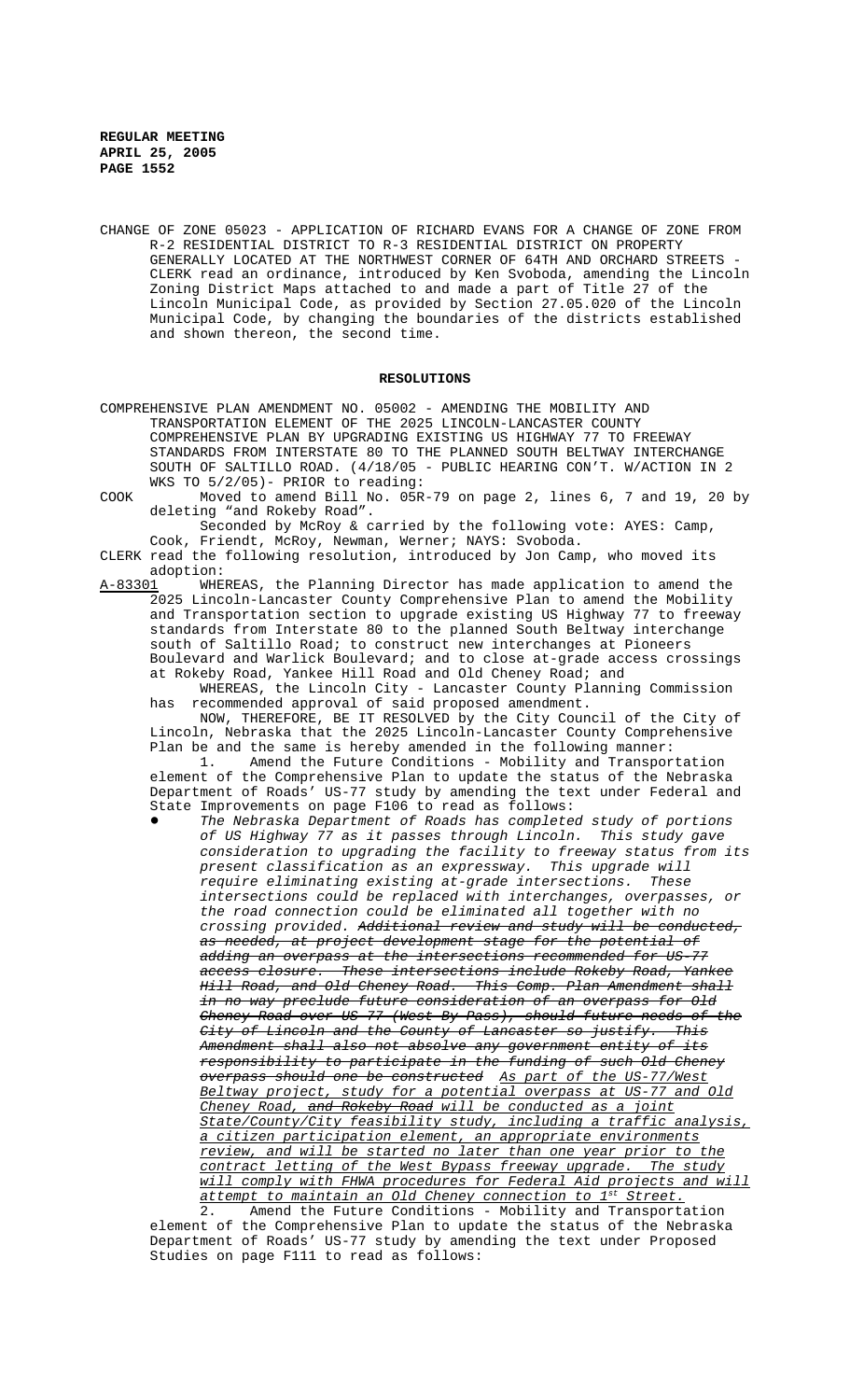**REGULAR MEETING MAY 2, 2005 PAGE 1553**

! *As part of the US-77/West Beltway project, study for a potential overpass at project development stage and prior to closure at US-77 and Old Cheney Road, Yankee Hill Road, and Rokeby Road. As part of the US-77/West Beltway project, study for a potential overpass at US-77 and Old Cheney Road, and Rokeby Road. The study is to be a joint State/County/City feasibility study, including a traffic analysis, a citizen participation element, an appropriate environments review, and will be started no later than one year prior to the contract letting of the West Bypass freeway upgrade. The study will comply with FHWA procedures for Federal Aid projects and will attempt to maintain an Old Cheney connection to 1st Street.*

BE IT FURTHER RESOLVED that any other references in said plan which may be affected by the above-specified amendment be, and they hereby are amended to conform with such specific amendment.

Introduced by Annette McRoy Seconded by Friendt & carried by the following vote: AYES: Camp, Cook, Friendt, McRoy, Newman, Svoboda, Werner; NAYS: None.

ACCEPTING THE REPORT OF NEW AND PENDING CLAIMS AGAINST THE CITY AND APPROVING DISPOSITION OF CLAIMS SET FORTH THEREIN FOR THE PERIOD OF APRIL 1 - 15, 2005 - CLERK read the following resolution, introduced by Ken Svoboda, who moved its adoption:

A-83302 BE IT RESOLVED by the City Council of the City of Lincoln, Nebraska:

That the claims listed in the attached report, marked as Exhibit "A", dated April 18, 2005, of various new and pending tort claims filed against the City of Lincoln with the Office of the City Attorney or the Office of the City Clerk, as well as claims which have been disposed of, are hereby received as required by Neb. Rev. Stat. § 13-905 (Reissue 1997). The dispositions of claims by the Office of the City Attorney, as shown by the attached report, are hereby approved:

|                         | DENIED | ALLOWED OR SETTLED                 |          |
|-------------------------|--------|------------------------------------|----------|
| Eleanor Masek           | NAS*   | John and Jolene Walker \$46,000.00 |          |
| Rachelle Flaqel         | NAS*   | Ivan Kutsar                        | 4,100.00 |
| Melissa Snyder \$234.88 |        | Waste Connections Inc.             |          |
|                         |        | d/b/a Midwest Refuse               | 6,317.97 |
|                         |        | Adrian Byrd                        | 180.95   |
|                         |        | Salko Kesmer                       | 2,419.68 |
|                         |        | Farmers Insurance Group            |          |
|                         |        | (File No. 517588-13)               | 4,072.27 |

\*No Amount Specified

The City Attorney is hereby directed to mail to the various claimants listed herein a copy of this resolution which shows the final disposition of their claim.

Introduced by Ken Svoboda Seconded by Cook & carried by the following vote: AYES: Camp, Cook, Friendt, McRoy, Newman, Svoboda, Werner; NAYS: None.

APPOINTING MATTHEW MAUDE TO THE EMERGENCY MEDICAL SERVICES INC. BOARD OF DIRECTORS TO FILL AN UNEXPIRED THREE-YEAR TERM EXPIRING MARCH 28, 2006 - CLERK read the following resolution, introduced by Ken Svoboda, who moved its adoption:<br>A-83303 BE IT RESOLVE

BE IT RESOLVED by the City Council of the City of Lincoln, Nebraska:

That the appointment of Matthew Maude to the Emergency Medical Services, Inc. Board of Directors to fill an unexpired three-year term expiring March 28, 2006 is hereby approved.

Introduced by Ken Svoboda Seconded by Friendt & carried by the following vote: AYES: Camp, Cook, Friendt, McRoy, Newman, Svoboda, Werner; NAYS: None.

APPOINTING VANCE BEHRENS, JOHN SINCLAIR, AND BRUCE FISCHER TO THE BUILDING CODE BOARD OF APPEALS FOR THREE-YEAR TERMS EXPIRING APRIL 1, 2008 CLERK read the following resolution, introduced by Ken Svoboda, who

moved its adoption:<br>A-83304 BE IT RESOLVE BE IT RESOLVED by the City Council of the City of Lincoln, Nebraska:

That the appointment of Vance Behrens, John Sinclair, and Bruce Fischer to the Building Code Board of Appeals for three-year terms expiring April 1, 2008 is hereby approved.

Introduced by Ken Svoboda Seconded by Camp & carried by the following vote: AYES: Camp,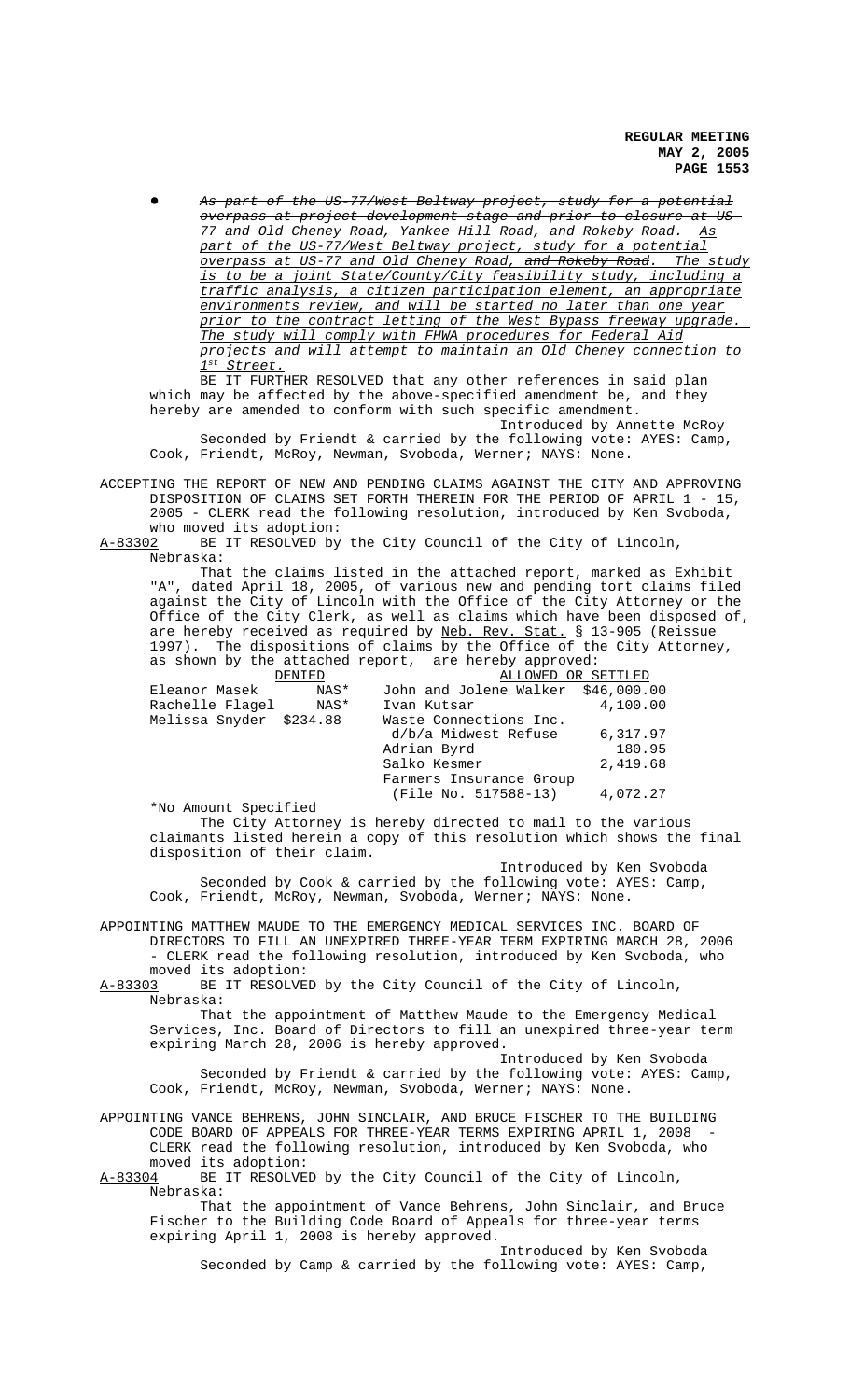Cook, Friendt, McRoy, Newman, Svoboda, Werner; NAYS: None.

REAPPOINTING DAN KUBR AND TERRY CULWELL TO THE BUILDING CODE BOARD OF APPEALS FOR THREE-YEAR TERMS EXPIRING APRIL 1, 2008 - CLERK read the following resolution, introduced by Ken Svoboda, who moved its adoption:

A-83305 BE IT RESOLVED by the City Council of the City of Lincoln Nebraska:

That the reappointment of Dan Kubr and Terry Culwell to the Building Code Board of Appeals for three-year terms expiring April 1, 2008 is hereby approved.

Introduced by Ken Svoboda Seconded by Camp & carried by the following vote: AYES: Camp, Cook, Friendt, McRoy, Newman, Svoboda, Werner; NAYS: None.

REAPPOINTING WILLIAM HASTINGS, JOLANDA KUZMA, SUE QUAMBUSCH, SANDRA WASHINGTON, AND MARY ARTH TO THE PARKS AND RECREATION ADVISORY BOARD FOR THREE-YEAR TERMS EXPIRING APRIL 27, 2008 - CLERK read the following resolution, introduced by Ken Svoboda, who moved its adoption:<br>A-83306 BE IT RESOLVED by the City Council of the City of Lincol

BE IT RESOLVED by the City Council of the City of Lincoln, Nebraska:

That the reappointment of the following persons to the Parks and Recreation Advisory Board for three-year terms expiring April 27, 2008 is hereby approved:

William Hastings Jolanda Junge Kuzma Sue Quambusch Sandra Washington Mary Arth

Seconded by Friendt & carried by the following vote: AYES: Camp, Cook, Friendt, McRoy, Newman, Svoboda, Werner; NAYS: None.

REAPPOINTING RODRIGO CANTARERO TO THE LINCOLN-LANCASTER COUNTY BOARD OF HEALTH FOR A THREE-YEAR TERM EXPIRING APRIL 15, 2008 - CLERK read the following resolution, introduced by Ken Svoboda, who moved its adoption:<br>A-83307 BE IT RESOLVED by the City Council of the City of Lincol

BE IT RESOLVED by the City Council of the City of Lincoln, Nebraska:

That the reappointment of Rodrigo Cantarero to the Lincoln-Lancaster County Board of Health for a three-year term expiring April 15, 2008 is hereby approved.

Introduced by Ken Svoboda Seconded by McRoy & carried by the following vote: AYES: Camp, Cook, Friendt, McRoy, Newman, Svoboda, Werner; NAYS: None.

APPROVING A TRANSFER OF APPROPRIATIONS IN THE AMOUNT OF \$1,000.00 FROM GENERAL FUNDS ACCOUNT 01001.5628 (DISCRETIONARY FUNDS - FRIENDT) TO ACCOUNT 15001.4301 POLICE AND FIRE PENSION PLAN - CLERK read the following resolution, introduced by Ken Svoboda, who moved its adoption:

A-83308 BE IT RESOLVED by the City Council of the City of Lincoln, Nebraska:

That a transfer of appropriations in the amount of  $$1,000.00$  from General Fund, Account 01001.5628 (Discretionary Funds of Glenn Friendt) to Account 15001.4301, Police and Fire Pension Plan; is hereby approved and the Finance Director is authorized to make such transfer upon passage of this resolution.

Introduced by Ken Svoboda Seconded by Camp & carried by the following vote: AYES: Camp, Cook, Friendt, McRoy, Newman, Svoboda, Werner; NAYS: None.

SETTING THE HEARING DATE OF MONDAY, MAY 16, 2005 AT 1:30 P.M. FOR THE APP. OF LITTLE MEXICO OF LINCOLN DBA LITTLE MEXICO FOR A CLASS I LIQUOR LICENSE AT 5100 N.  $27^{\text{\tiny{TH}}}$  ST., STE A3, 4, & 5 - CLERK read the following resolution, introduced by Jon Camp, who moved its adoption:

A-83309 BE IT RESOLVED by the City Council, of the City of Lincoln, that a hearing date is hereby set for Monday, May 16, 2005 at 1:30 p.m. or as soon thereafter as possible in the City Council Chambers, County-City Building, 555 S. 10<sup>th</sup> St., Lincoln, NE, for the App. of Little Mexico of Lincoln dba Little Mexico for a Class I liquor license at 5100 N.  $27^{tl}$ Street, Suite A3, 4, & 5.

If the Police Dept. is unable to complete the investigation by said time, a new hearing date will be set.

Introduced by Jon Camp Seconded by Friendt & carried by the following vote: AYES: Camp, Cook, Friendt, McRoy, Newman, Svoboda, Werner; NAYS: None.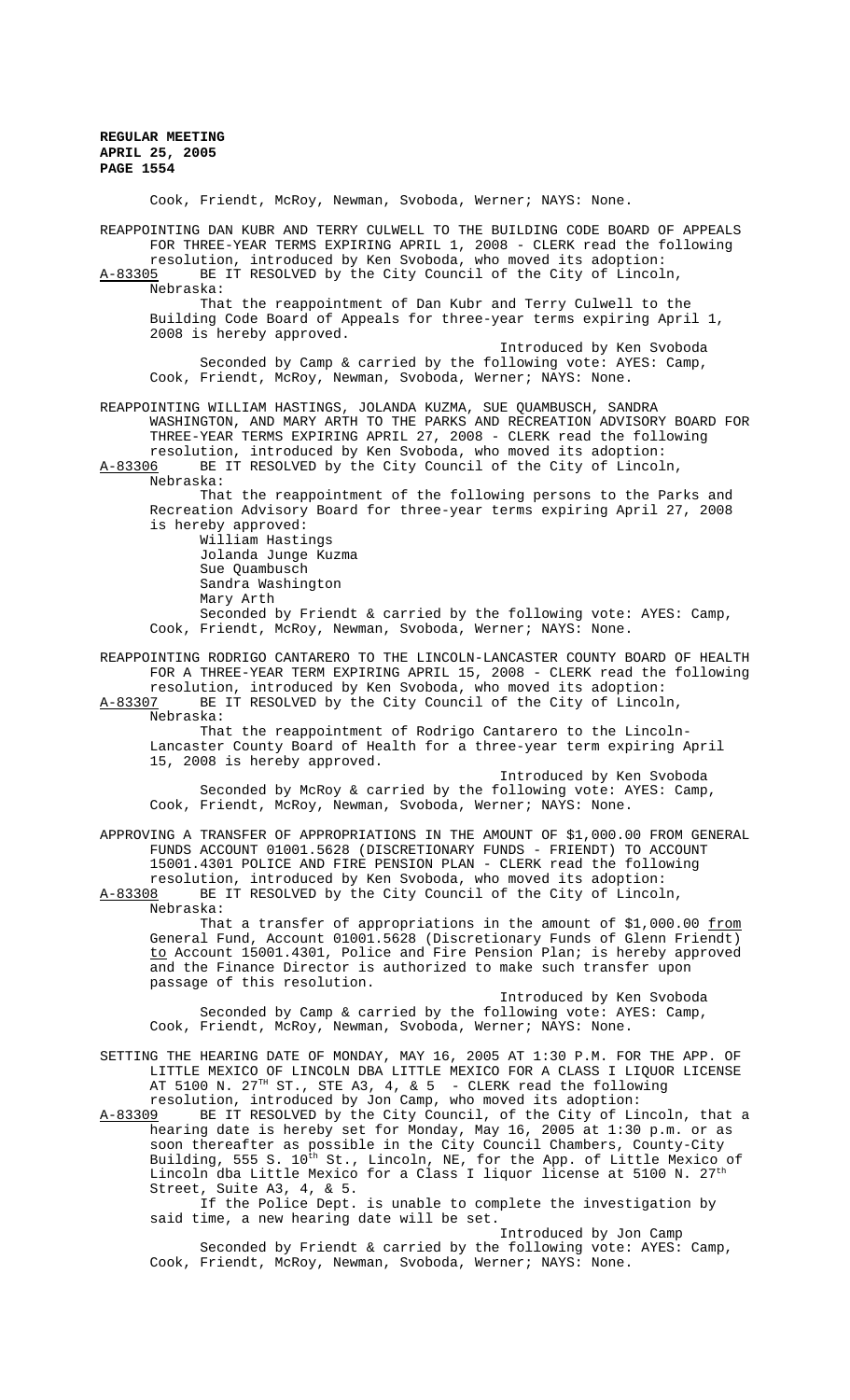- SETTING THE HEARING DATE OF MONDAY, MAY 16, 2005 AT 1:30 P.M. FOR THE APP. OF KKR ENTERPRISES, INC. DBA LANCASTER'S FOR AN OUTSIDE ADDITION TO PREMISES APPROX. 28' X 18' AT 3800 OLD CHENEY ROAD, STE. 105 - CLERK read the following resolution, introduced by Jon Camp, who moved its adoption:<br>A-83310 BE
- BE IT RESOLVED by the City Council, of the City of Lincoln, that a hearing date is hereby set for Monday, May 16, 2005 at 1:30 p.m. or as soon thereafter as possible in the City Council Chambers, County-City Building, 555 S. 10<sup>th</sup> St., Lincoln, NE, for the App. of KKR Enterprises, Inc. dba Lancaster's for an outside addition of 28' x 18' at 3800 Old Cheney Road, Ste. 105.

If the Police Dept. is unable to complete the investigation by said time, a new hearing date will be set.

Introduced by Jon Camp Seconded by Friendt & carried by the following vote: AYES: Camp, Cook, Friendt, McRoy, Newman, Svoboda, Werner; NAYS: None.

- SETTING THE HEARING DATE OF MONDAY, MAY 16, 2005 AT 1:30 FOR AN APP. OF CLURICAUN WINES LLC FOR A CHANGE OF LOCATION FROM 825 M STREET, #211 TO 2630 N. 27 $^{TH}$  STREET, #A - CLERK read the following resolution, introduced by Jon Camp, who moved its adoption:
- A-83311 BE IT RESOLVED by the City Council, of the City of Lincoln, that a hearing date is hereby set for Monday, May 16, 2005 at 1:30 p.m. or as soon thereafter as possible in the City Council Chambers, County-City Building, 555 S. 10<sup>th</sup> St., Lincoln, NE, for the App. of Cluricaun Wines, LLC for a change of location from 825 M Street, #211 to 2630 N. 2 $7^{\rm th}$ Street, #A.

If the Police Dept. is unable to complete the investigation by said time, a new hearing date will be set.

Introduced by Jon Camp Seconded by Friendt & carried by the following vote: AYES: Camp, Cook, Friendt, McRoy, Newman, Svoboda, Werner; NAYS: None.

#### **PETITIONS & COMMUNICATIONS**

THE FOLLOWING WERE REFERRED TO THE PLANNING DEPARTMENT:

- Special Permit 05018 App. of Inna Strilkivsky for an early childhood care facility located at N. 29<sup>th</sup> Street and Center Street.
- Special Permit 05019 App. of David L. Moreland for an expansion of a non-conforming use on property located at N. 70<sup>th</sup> Street and Adams Street.
- Special Permit 05021 App. of Ramo's Pizza, Inc. for the authority to sale alcoholic beverages for consumption on the premises located at S.  $48^{\rm th}$ Street and Normal Boulevard.

#### **REPORTS OF CITY OFFICERS**

- CLERK'S LETTER AND MAYOR'S APPROVAL OF ORDINANCES AND RESOLUTIONS PASSED BY THE CITY COUNCIL ON APRIL 25, 2005 - CLERK presented said report which was placed on file in the Office of the City Clerk.
- APPROVING THE DISTRIBUTION OF FUNDS REPRESENTING INTEREST EARNINGS ON SHORT-TERM INVESTMENTS OF IDLE FUNDS DURING THE MONTH ENDED MARCH 31, 2005 -CLERK read the following resolution, introduced by Jon Camp, who moved its adoption:<br>A-83312 BE IT R

BE IT RESOLVED by the City Council of the City of Lincoln, Nebraska:

That during the month ended March 31, 2005, \$584,284.58 was earned from the investments of "IDLE FUNDS". The same is hereby distributed to the various funds on a pro-rata basis using the balance of each fund and allocating a portion of the interest on the ratio that such balance bears to the total of all fund balances.

Introduced by Jon Camp Seconded by Friendt & carried by the following vote: AYES: Camp, Cook, Friendt, McRoy, Newman, Svoboda, Werner; NAYS: None.

2004 ANNUAL REPORT PREPARED BY CITY ATTORNEY - CLERK presented said report which was placed on file in the Office of the City Clerk. **(3)**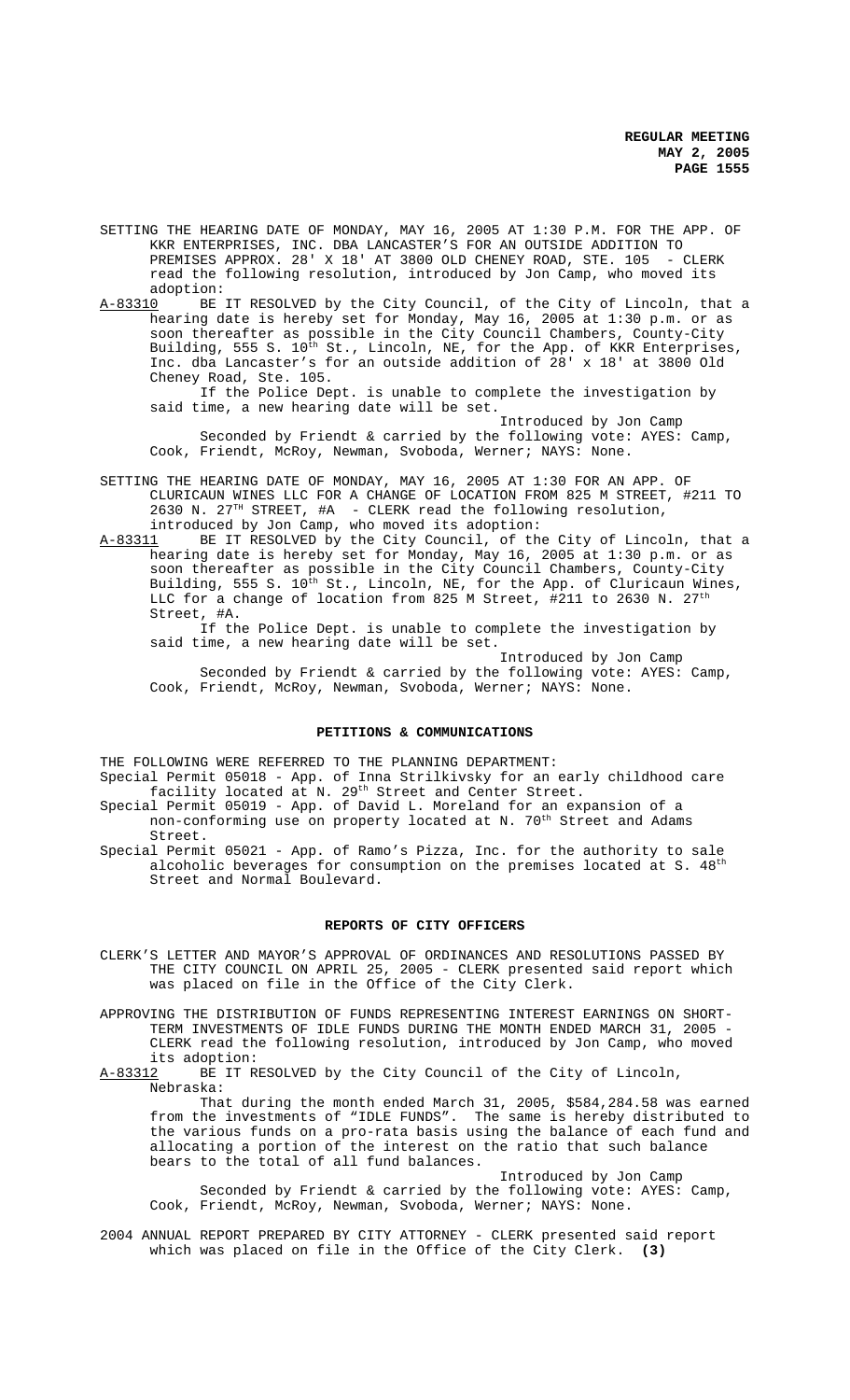FINANCIAL STATEMENTS FROM LINCOLN ELECTRIC SYSTEM FOR DECEMBER 31, 2004 AND 2003 - CLERK presented said report which was placed on file in the Office of the City Clerk. **(40)**

### ORDINANCES - 1<sup>ST</sup> READING

- AMENDING ORDINANCE NO. 18493 PASSED BY THE CITY COUNCIL ON JANUARY 31, 2005 TO CORRECT THE LEGAL DESCRIPTION FOR THE VACATION OF NORTH 44TH STREET AND TO PROVIDE A BETTER LEGAL DESCRIPTION FOR THE VACATION OF LEIGHTON AVENUE NORTH 43RD STREET AND NORTH 44TH STREET AND BLOCKS 40 AND 41, PITCHER & BALDWIN'S 2ND ADDITION TO UNIVERSITY PLACE, AND BLOCK 116, UNIVERSITY PLACE - CLERK read an ordinance, introduced by Jon Camp, amending Ordinance 18493 passed by the City Council of the city of City of Lincoln, Nebraska on January 31, 2005, vacating a portion G.M. Barnes Subdivision, Pitcher and Baldwin's Second Addition to University Place, and University Place Addition located within the UNL East Campus and vacating portions of Leighton Avenue, North  $40^{\rm th}$  Street, North  $41^{\rm st}$ Street, North  $42^{\text{nd}}$  Street, North  $43^{\text{rd}}$  Street, North  $44^{\text{th}}$  Street, and Walker Avenue, generally located between North 33rd Street and North 45<sup>th</sup> Street and between Leighton Avenue and Huntington Avenue, Lincoln, Lancaster County, Nebraska, and retaining title thereto in the City of Lincoln, Nebraska, the first time.
- APPROVING A CONTRACT BETWEEN THE CITY AND DOWNTOWN LINCOLN ASSOCIATION TO OPERATE AND REGULATE A MID-WEEK PUBLIC MARKET IN THE AREA LOCATED AT 12TH STREET FROM Q TO R STREET AND R STREET FROM 12TH TO 13TH STREETS FROM JUNE 7, 2005 THROUGH JUNE 28, 2005 - CLERK read an ordinance, introduced by Jon Camp, accepting and approving the Contract between the City of Lincoln, Nebraska and Downtown Lincoln Association for establishment and regulation of a Tuesday public market in the Marketplace area,  $12^{\text{th}}$  Street from Q to R Streets and R Street from  $12^{\text{th}}$ to 13th Streets, from June 7, 2005 through June 28, 2005, and authorizing the Mayor to sign such Contract on behalf of the City, the first time.

# ORDINANCES - 3<sup>RD</sup> READING

- APPROVING A COMMUNICATION SITE LICENSE AGREEMENT BETWEEN THE CITY AND VERIZON WIRELESS FOR THE PLACEMENT OF TELECOMMUNICATIONS FACILITIES UPON CITY PROPERTY AT STAR CITY SHORES GENERALLY LOCATED AT 27TH STREET AND HIGHWAY 2 - CLERK read an ordinance, introduced by Patte Newman, accepting and approving the License Agreement between the City of Lincoln, Nebraska, a municipal corporation, and Verizon Wireless (VAW) LLC dba Verizon Wireless for the placement of telecommunications facilities upon City property and authorizing the Mayor to sign such License Agreement on behalf of the City, the third time.<br>NEWMAN Moved to pass the ordinance as read.
- Moved to pass the ordinance as read. Seconded by Svoboda & carried by the following vote: AYES: Camp, Cook, Friendt, McRoy, Newman, Svoboda, Werner; NAYS: None.
- The ordinance, being numbered **#18533**, is recorded in Ordinance Book 202, Page
- APPROVING A COMMUNICATION SITE LICENSE AGREEMENT BETWEEN THE CITY AND NEXTEL PARTNERS FOR THE PLACEMENT OF TELECOMMUNICATIONS FACILITIES UPON CITY PROPERTY AT STAR CITY SHORES GENERALLY LOCATED AT 27TH STREET AND HIGHWAY 2 - CLERK read an ordinance, introduced by Patte Newman, accepting and approving the License Agreement between the City of Lincoln, Nebraska, a municipal corporation, and Nextel WIP Lease Corp., a Delaware Corp., dba Nextel Partners for the placement of telecommunications facilities upon City property and authorizing the Mayor to sign such License Agreement on behalf of the City, the third time.<br>NEWMAN

Moved to pass the ordinance as read. Seconded by Svoboda & carried by the following vote: AYES: Camp, Cook, Friendt, McRoy, Newman, Svoboda, Werner; NAYS: None. The ordinance, being numbered **#18534**, is recorded in Ordinance Book 202, Page